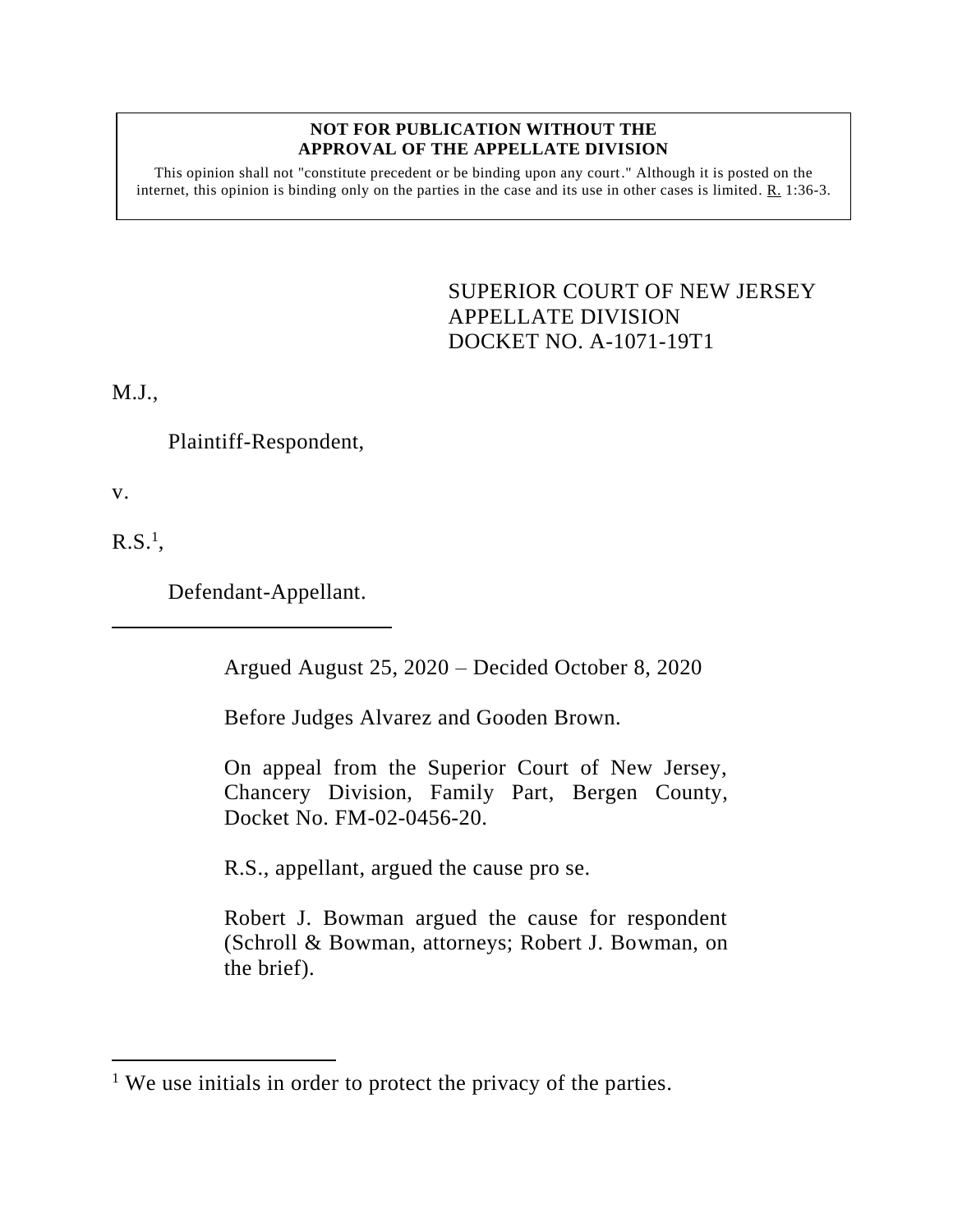## PER CURIAM

On October 4, 2019, a Family Part judge denied defendant R.S.'s application for modification of alimony payable to plaintiff M.J. His current obligation is \$877 bi-weekly, agreed to by consent in 2017, when the parties were represented by counsel. The original amount, arrived at when they were self-represented, was \$2616 monthly. Defendant is again self-represented, although counsel represented him on the motion. We reverse and remand.

Defendant's points on appeal are:

POINT 1 DEFENDANT IS LOSING MONEY ON A MONTHLY BASIS.

POINT 2 REMOVE EX-WIFE AS BENEFICIARY OF COMPANY ISSUED LIFE INSURANCE POLICY.

Defendant's contentions are not entirely clear. He appears to be arguing that the judge who decided the matter did not acknowledge that his 2017 case information statement, which listed an estimated rental payment of \$1700 a month, showed an anticipated shortfall. At the time, defendant lived in a property owned by his mother, and his financial obligations for the occupancy were minimal. The property is no longer available, having been sold.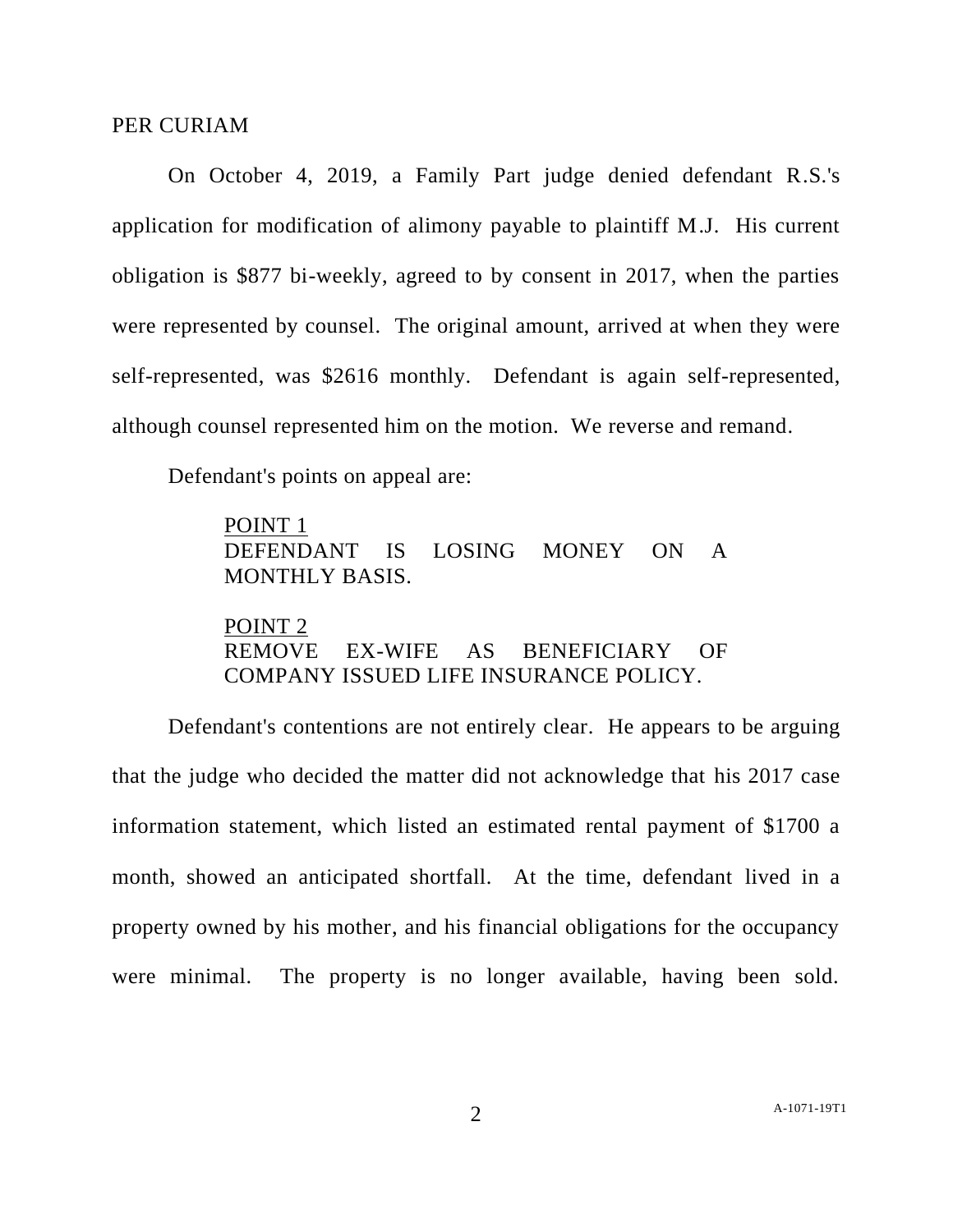Defendant's position is that since the theoretical loss has become real, it should have resulted in a modification.

Plaintiff had been institutionalized some sixteen months prior to the application. Defendant therefore also argued that since the alimony was not being used for plaintiff's living expenses, modification was warranted. We do not agree with the judge that the institutionalization, because at the time of the hearing, she was told plaintiff was about to be released back into the community, was not a factor worthy of consideration in defendant's change of circumstances motion. See Lepis v. Lepis, 83 N.J. 139, 146 (1980) (holding that an alimony agreement may be modified upon a showing of changed circumstances). There were also muddy references in the record to adjustments that would occur once defendant's pension was in pay status.

It was defendant's burden to establish, pursuant to Lepis, that some adjustment was necessary. Ibid. He failed to meet that burden in that his financial circumstances were the same when the 2017 agreement was negotiated, even if his case information statement filed at the time reflected an only theoretical shortfall. In fact, his rent obligation is actually \$1400 a month, as opposed to the \$1700 listed on that document.

3